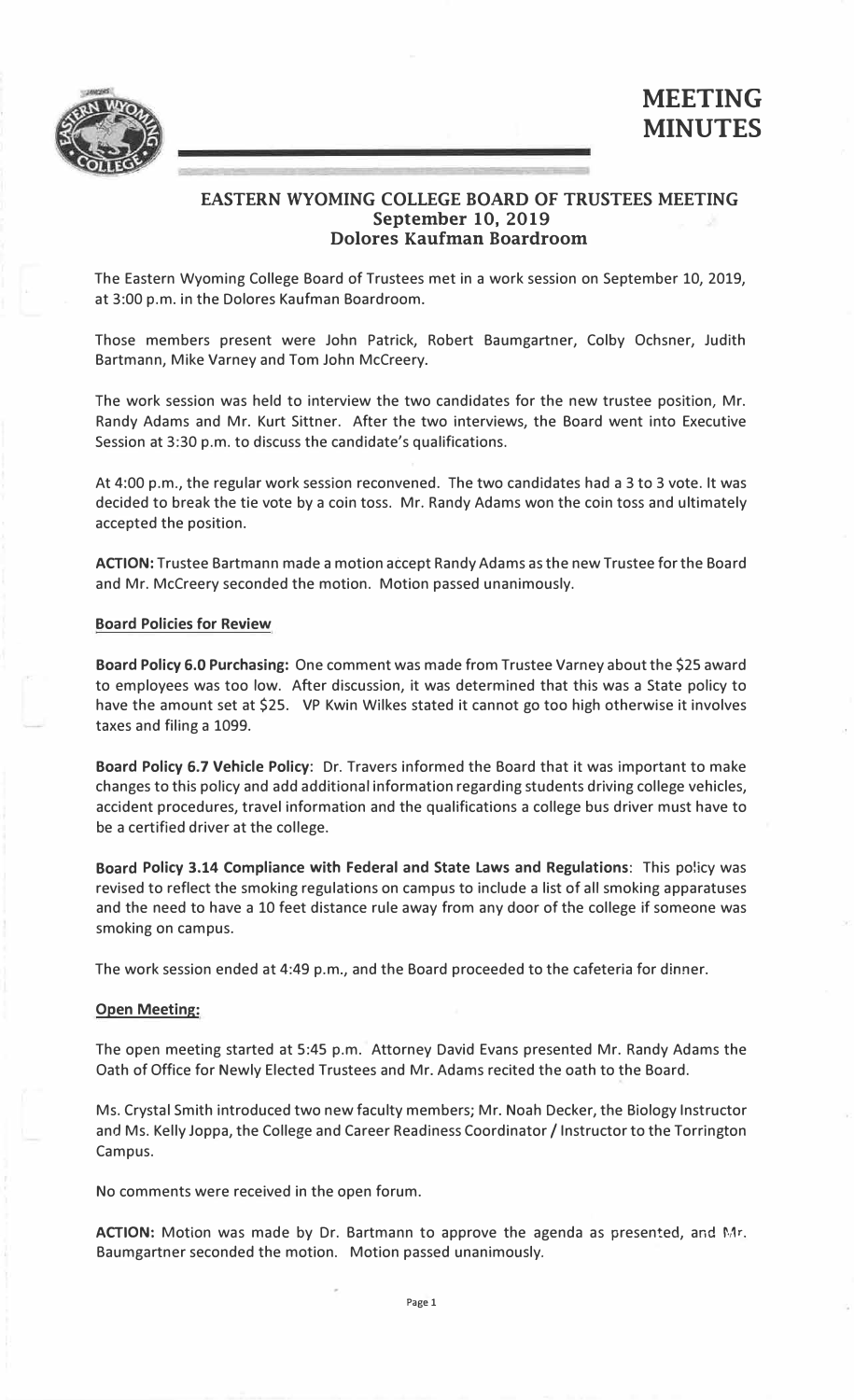# **President's Update:**

Dr. Travers updated the Board with information on the parade in Douglas for State Fair and felt it was a great success. There were about 20 Bridge kids that traveled up there to be a part of the celebration. Ms. Sherbeyn took the kids to the fair afterwards and had a wonderful time.

Dr. Travers attended the Douglas Gunsmithing and Nursing Program open house. She also visited with the City Manager. The City Manager is very interested in helping with the housing issues and working together.

Dr. Travers informed the Board that the Volleyball team is doing great at a 9-1 record. The Golf team won their last meet by 30 strokes and won by 20 points.

Dr. Travers discussed the Insurance increase that was announced to all the colleges. It has since been put on hold by the State for further consideration.

Margaret Farley briefed Mr. Adams regarding the nursing cohort and new Gunsmithing program in Douglas.

### **Consent Agenda:**

**ACTION:** Mr. Varney made a motion to approve the consent agenda and Mr. Mccreery seconded the motion. Motion passed unanimously.

### **The consent agenda included:**

Minutes from August 13, 2019, Board Meeting, the final contract with Goshen County Fair Association Facility Usage, lnberg-Miller Engineers Petition to vacate a portion of Updike Street, Douglas, WY, the Accreditation Commission of Education in Nursing (ACEN) formal notification letter to EWC Nursing Program, and the Education Affiliation Agreement between Platte County Legacy Home in Wheatland, Wyoming and EWC.

### **Action Items:**

**ACTION:** VP Wilkes presented the financial report. Mr. Varney made a motion to approve the financial report. Mr. Ochsner seconded the motion. Motion passed unanimously.

# **Board Policies First Reading:**

**ACTION:** Mr. Mccreery made a motion to approve First Reading Board Policy 2.0 Committee Policy with the one correction. Mr. Baumgartner seconded the motion. Motion passed unanimously.

- Comment was received by Chair Patrick regarding Page Dl on the policy, and suggested
- it read "There are 4 types of committees used at EWC". Currently it reads only 3 and that is inaccurate.

**ACTION:** Mr. Ochsner made a motion to approve First Reading Board Policy 3.2 Appointment of Faculty and Staff. Mr. Varney seconded the motion. Motion passed unanimously.

**ACTION:** Mr. Baumgartner made a motion to approve First Reading revisions to Board Policy 3.3 Continuing Contract/Tenure. Dr. Bartmann seconded the motion. Motion passed unanimously.

**ACTION:** Mr. Varney made a motion to approve First Reading revisions on Board Policy 6.13 Requests for Public Information. Mr. Baumgartner seconded the motion. Motion passed unanimously.

• Attorney David Evans expressed that Kelly Pearson from his office did examine this policy and found it to be correct.